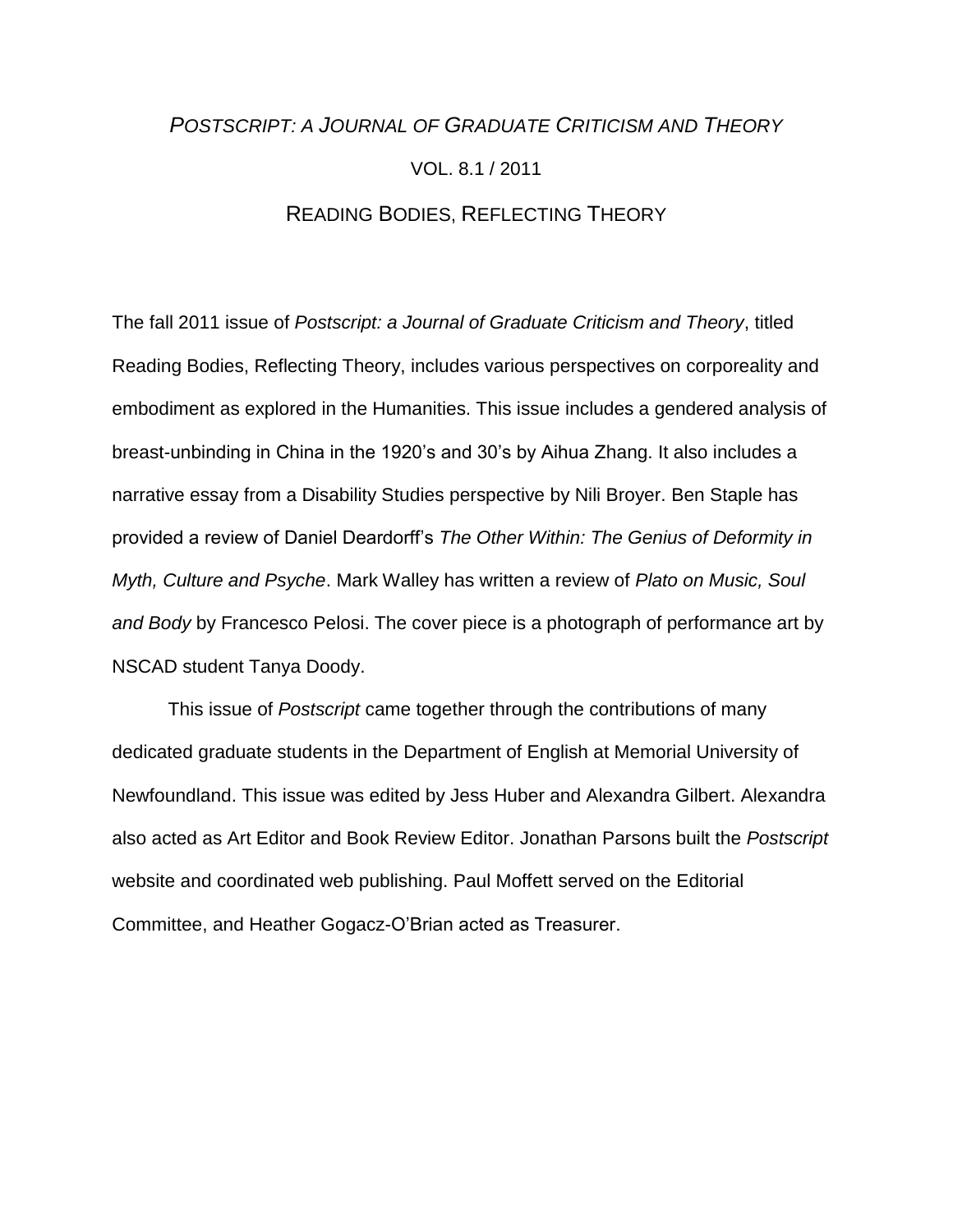## AUTHOR BIOS

Aihua Zhang is a fourth-year doctoral student in History Department of the State University of New York at Stony Brook. Aihua studies modern Chinese history, focusing on women and gender. Her research interests include sexuality, family, body, modernity, and consumer culture. Currently, Aihua is doing research for her dissertation on the Beijing/Beiping New Woman and their role in the city's modernization efforts during the republican period (1911-1937).

Nili Broyer has a MA in Cultural Studies from the Hebrew University in Jerusalem. Over the years Nili has coordinated, initiated, and facilitated numerous activities to advance the rights of, and create social change for, people with disabilities. Through her work at Alin Beit Noam, Nili partnered in the founding and development of disability studies in the Israeli context.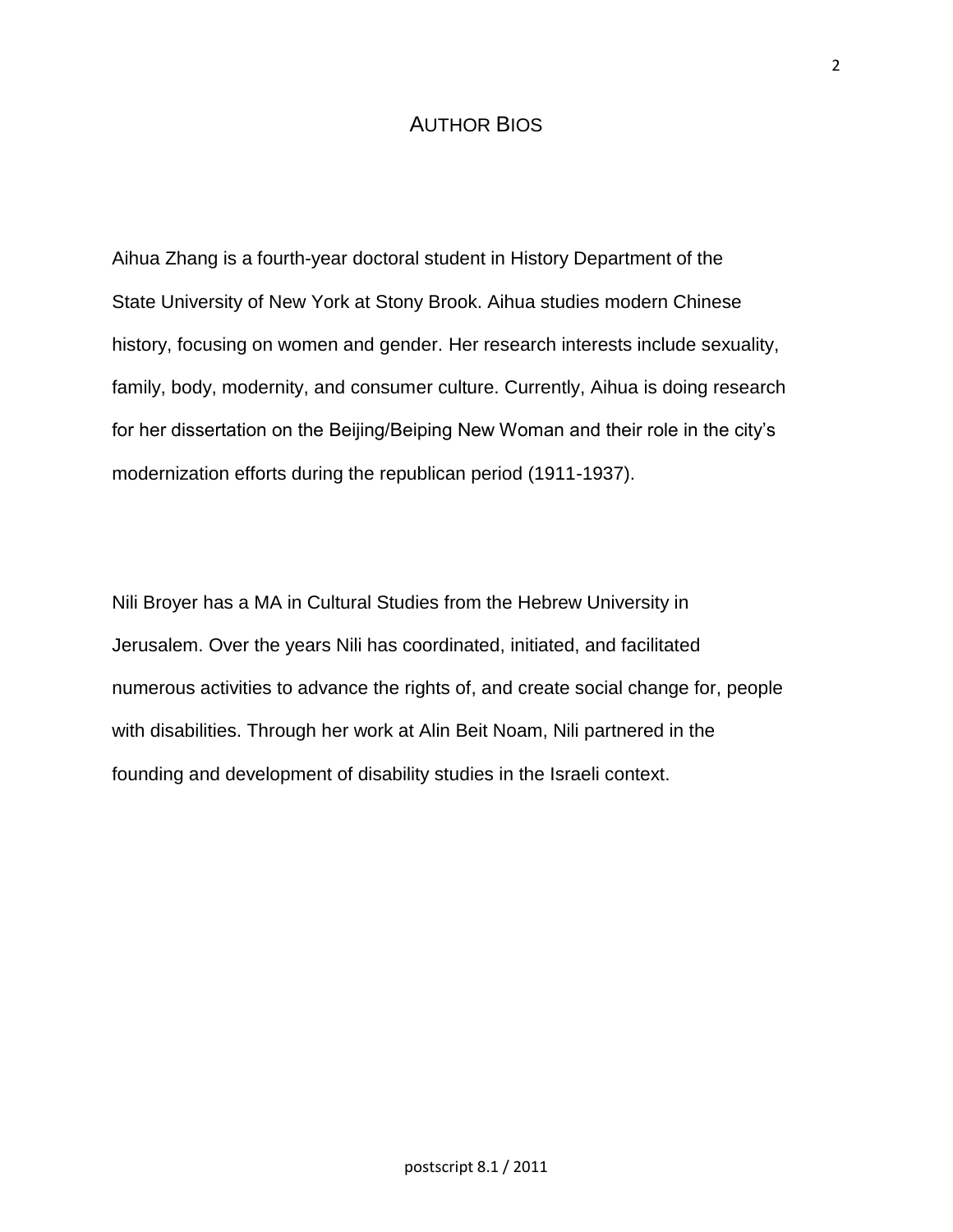## *GREETING GESTURE*

#### cover art by TANYA DOODY

#### Artist's Statement

In my work, I explore the potential for objects to act as a site of engagement between people. My work poses the question: can an object outside of the body be a catalyst for re-embodiment? In search of different and poetic uses of the medium of ceramics, paths are traced that lead back to the body. It is through the body that our objects come to be known; and the reverse is true, that objects operate to reveal our bodies to ourselves. I often employ ceramics, a material traditionally used in the production of objects intended for human use, as a way to re-connect the body to its environment, the bodies of others, and itself.

My performances seek to examine the role of gesture in how we are constituted as subjects, at times questioning forms of social gesture that have become customary to our culture. Performances have centered on social touch, such as the handshake, and seek to open a space for new encounters to take place. Familiar forms of social touch exercise unique potential for one-on-one engagement with the viewer within the work. For this body of work I wear a series of poetic prosthetics, ceramic arms and hands that transform quotidian actions to enable unusual encounters between the audience and myself. Through working in this way, it is my hope that the hold of the habitus is broken, inviting and opening beyond routine.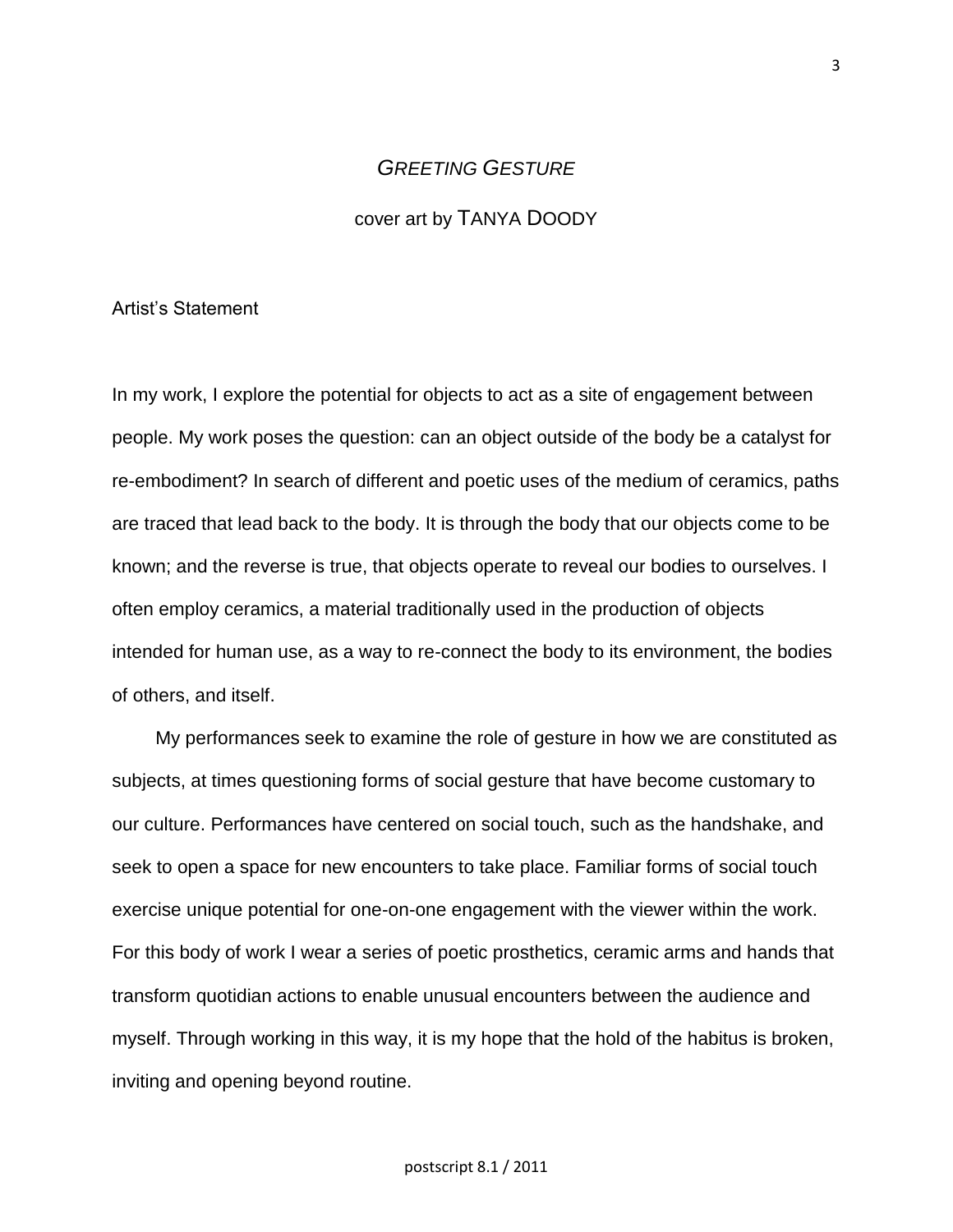In this piece, the design incorporates a studio performance still, wherein I wear handmade ceramic arm extensions and explore the limitations and reach of the augmented body. In working with the props in the studio I am able to explore gesture, movement, and timing before bringing a work into the public. This process informed *Greeting Gesture,* a public action performed at the Nova Scotia College of Art and Design University's Port Campus at 1107 Marginal Road on March 11, 2011 in Halifax, Nova Scotia.